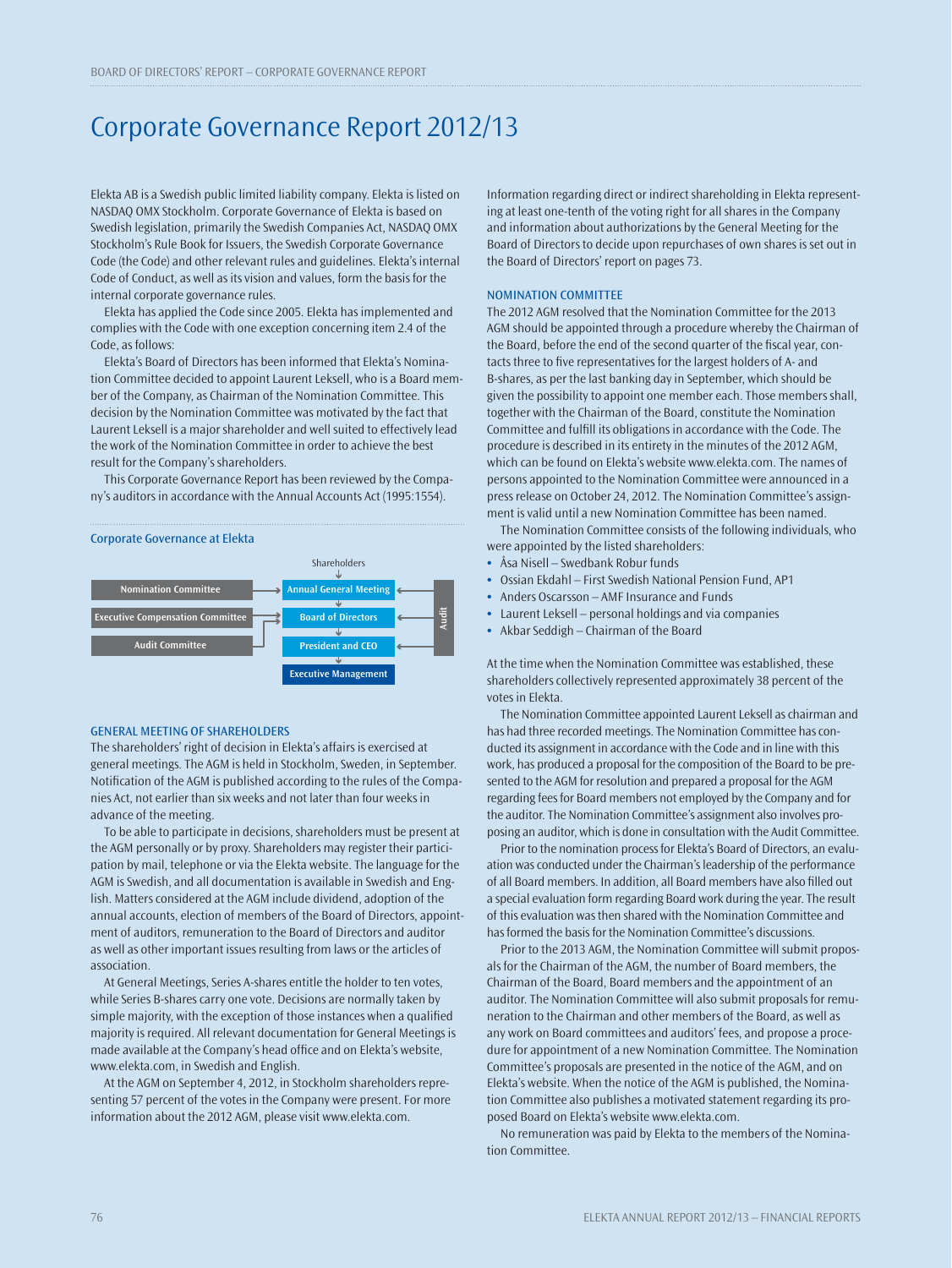### ELEKTA'S BOARD OF DIRECTORS

Elekta's Board of Directors and Chairman are elected by the AGM. The Board of Directors approves Elekta's strategy and goals, evaluates the day-to-day operations and monitors the Company's development and financial position. The 2012 AGM appointed the persons presented on page 78–79 as Board members until the 2013 AGM. Seven of the eight Board members are independent of the Company and its senior management, as well as of major shareholders in the Company, according to the Code. Information regarding provisions of the articles of association for appointment and dismissal of Board members and provisions stipulated in the articles of association regarding changes to the articles of association is presented on page 73. During the 2012/13 fiscal year, the Board held eleven meetings at which minutes were recorded.

As part of its work, the Board regularly visits Elekta's larger units around the world and also participates in other activities of interest. During the past year, the Board traveled to Boston, in the US, to hold a Board meeting in conjunction with ASTRO, which is the largest radiotherapy trade fair of the year. Other meetings were held at the head office in Stockholm. Representatives from the Executive Management and other managerial representatives regularly participated in Board meetings to report on issues relating to their respective areas during the year.

## RULES OF PROCEDURE FOR THE BOARD

Within the Board of Directors, there is no special distribution of responsibility among Board members except for the tasks that the Board has delegated to the Executive Compensation Committee and the Audit Committee. In addition to the division of responsibilities that generally apply under the Swedish Companies Act, Elekta's articles of association and the Code, the work of the Board of Directors is regulated by its rules of procedure, which stipulate that the Board should, for example:

- **•** Hold at least seven ordinary meetings
- Resolve on finance and currency policies
- **•** Approve budgets and similar long-term plans, including investment budgets
- **•** Consider matters regarding investments and similar measures in amounts over SEK 5 M if such matters are beyond the scope of approved investment budgets
- **•** Decide on acquisitions of real estate, shares or the acquisition of operations in another company
- **•** Decide on the establishment and capitalization of subsidiaries
- **•** Resolve on the terms of employment for the CEO
- **•** Resolve on the annual reports and interim reports

At the ordinary Board meetings, the following items should also be considered:

- Report on the Group's operations including financial management
- **•** Report on extraordinary measures or events
- **•** Development of major projects in progress and forecast business events
- **•** Report on existing or potential legal disputes

# SIGNIFICANT DECISIONS DURING THE YEAR

In addition to decisions on plans and strategy, continuous monitoring of business operations and approval of interim and year-end reports, the Board of Directors decided during the 2012/13 fiscal year on matters including:

- **•** Long-term strategic plan
- Long-term financing and financial policy
- **•** Plan for succession management
- **•** Major investments in research and development, and product development programs

Remuneration to the Board of Directors is resolved on by the AGM and is paid to those Board members who are not Elekta employees. Elekta has not introduced any share, or share-based incentive program for Board members. Remuneration to the respective members is detailed in the table on this page.

### Meeting attendance and fees for the Board of Directors 2012/13, thousands

|                               | Fees decided by the 2012 AGM |                       |              | Number of meetings attended |                           |  |
|-------------------------------|------------------------------|-----------------------|--------------|-----------------------------|---------------------------|--|
| <b>Name</b>                   | <b>Board fees</b>            | <b>Committee fees</b> | <b>Board</b> | Audit<br>Committee          | Compensation<br>Committee |  |
| Chairman:                     |                              |                       |              |                             |                           |  |
| Akbar Seddigh                 | 750                          | 70                    | 11           |                             | 4                         |  |
| Members:                      |                              |                       |              |                             |                           |  |
| Hans Barella                  | 340                          | 150                   | 11           |                             |                           |  |
| Luciano Cattani               | 340                          | 35                    | 11           |                             | $\overline{4}$            |  |
| Laurent Leksell <sup>1)</sup> |                              |                       | 11           |                             |                           |  |
| Siaou-Sze Lien                | 340                          | 35                    | 10           |                             | $\overline{4}$            |  |
| Wolfgang Reim                 | 340                          |                       | 11           |                             | $\qquad \qquad -$         |  |
| Jan Secher                    | 340                          | 70                    | 11           |                             | $\qquad \qquad =$         |  |
| Birgitta Stymne Göransson     | 340                          | 70                    | 11           |                             |                           |  |
| <b>Total</b>                  | 2,790                        | 430                   | 11           |                             | 4                         |  |

1) No remuneration is paid to members of the Board who are employed by the Company.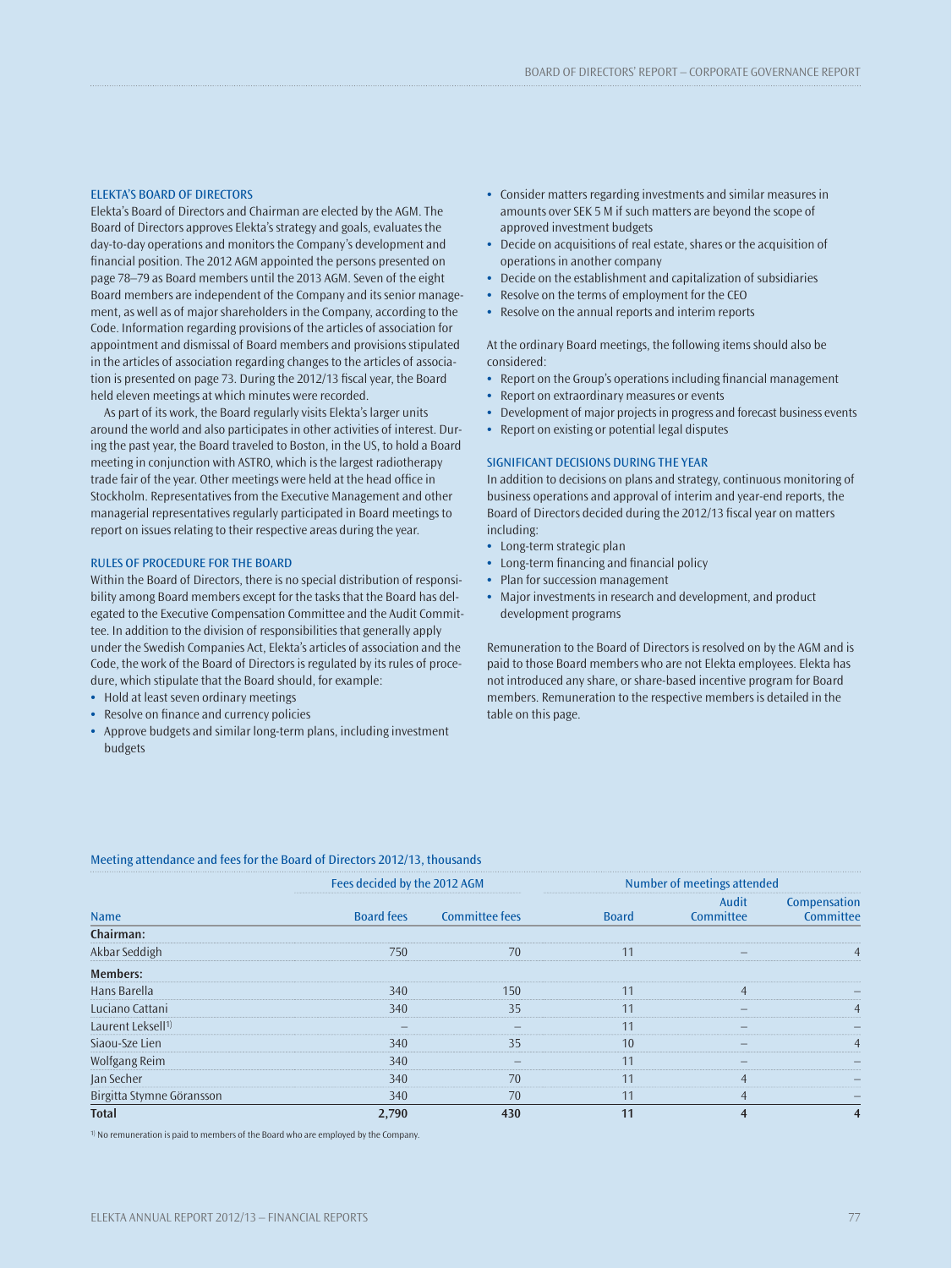# Board of Directors



AKBAR SEDDIGH **First elected 1998** Board chairman, chairman of the Compensation Committee

Born 1943. Graduate chemist and marketing specialist

**Independent:** Independent of the Company and the executive management and independent of the major shareholders

**Board chairman:** A+ Science Holding AB, Blekinge Tekniska Högskola, Innovationsbron AB and Sweden Bio

**Board member:** Athera Biotechnologies AB och LSO – USA

**Holdings in Elekta:** 13,200 B-shares and 3,300 B-convertibles

**Principal work experience and other information:** Nearly 30 years of experience from medical technology. Among others he has had executive positions in Volvo Group, AB Atomic Energy and Geological survey of Sweden. He founded the medical technology company Ortivus in 1984 and was its CEO until the Company's listing in 1997



HANS BARELLA **First elected 2003** Chairman of the Audit Committee

Born 1943. Master of Science in Electrical Engineering/Business Administration from the Technical University in Eindhoven, the Netherlands

**Independent:** Independent of the Company and the executive management and independent of the major shareholders

**Board chairman:** Sapiens GmbH and Super Sonic Imagine SA

**Holdings in Elekta:** –

**Principal work experience and other information:** CEO at Philips Medical Systems and member of the Group Management Committee of Royal Philips from 1997 to 2002. Former board chairman of COCIR



LUCIANO CATTANI **First elected 2008** Member of the Compensation **Committee** 

Born 1945. Master of Science in Economics from the University of Rome

**Independent:** Independent of the Company and the executive management and independent of the major shareholders

**Deputy board chairman:**  EQVAL SA – Switzerland

**Board member:** EGEA Medical-Carpi and Sorin Spa

**Holdings in Elekta:** 1,000 B- convertibles

**Principal work experience and other information:** President for EMEA at Stryker Corporation from 2001 to 2004, Group President International at Stryker Corporation from 2005 to 2008 and Executive Vice President International Public Affairs at Stryker Corporation from 2008 to 2010



LAURENT LEKSELL **First elected 1972**

Born 1952. Master of Business Administration and PhD from Stockholm School of Economics

**Independent:** Not independent in relation to the Company or the executive management and, being the Company's largest shareholder, not independent in relation to major shareholders

**Board chairman:** Stockholm City Mission

**Board member:** International Chamber of Commerce (ICC) and Sweden-China Trade Council

**Holdings in Elekta:** 14,250,000 A-shares, 9,406,624 B-shares, 3,562,500 A-convertibles and 2,500,681 B-convertibles

**Principal work experience and other information:** Founder of Elekta and Executive Director, since 2005. Former CEO and President of Elekta during the years from 1972 to 2005. Scientist and teacher at Stockholm School of **Economics**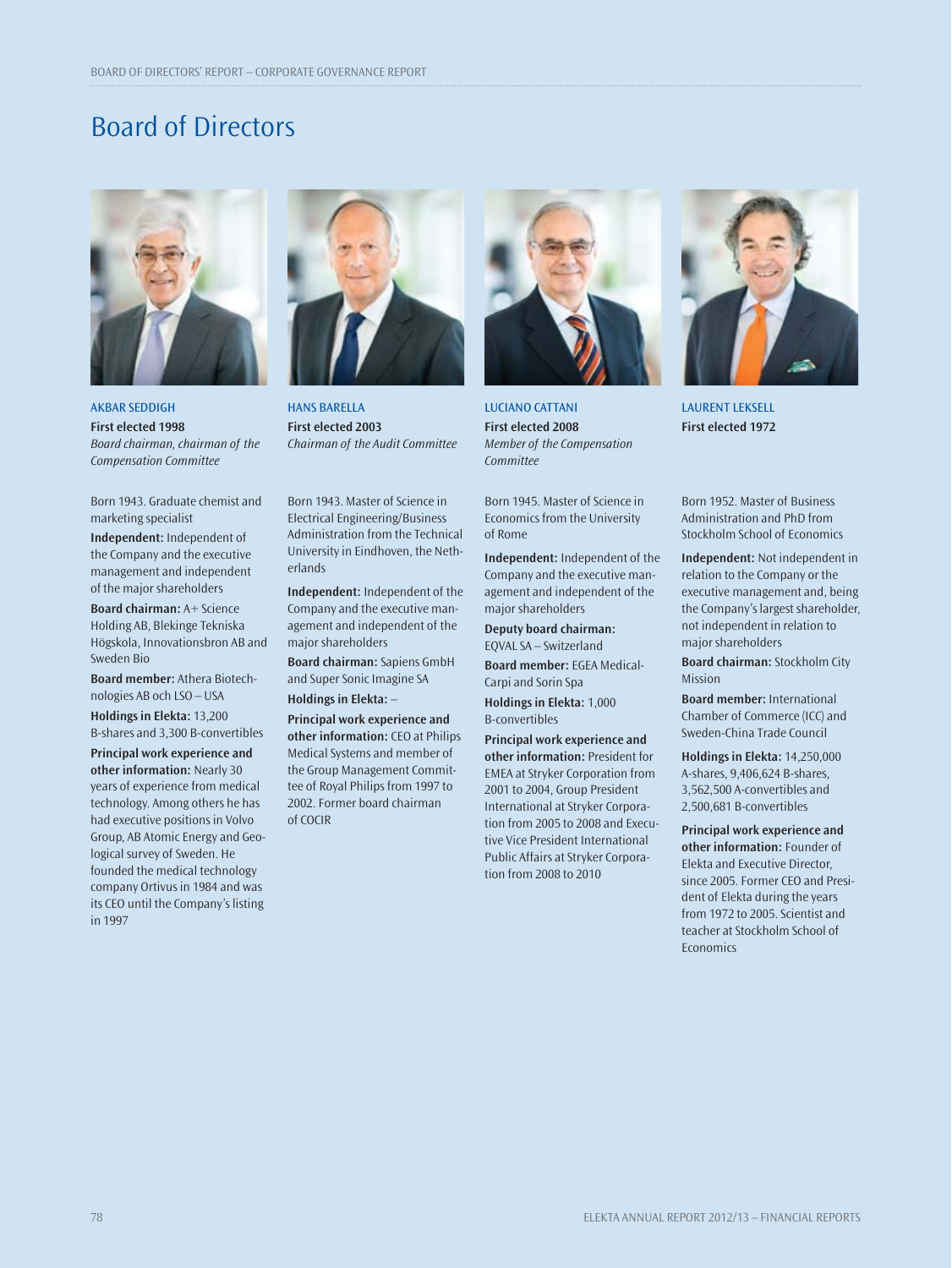

SIAOU-SZE LIEN **First elected 2011** Member of the Compensation **Committee** 

Born 1950. Bachelor of Science in Physics from Nanyang University and an Master of Science in Computer Science from Imperial College in London

**Independent:** Independent of the Company and the executive management and independent of the major shareholders

**Board member:** Luvata Holding, Nanyang Technological University (NTU), NTU's Confucius Institute and Republic Polytechnic Singapore

**Holdings in Elekta:** –

**Principal work experience and other information:** Senior Executive Coach at Mobley Group Pacific Ltd after a 28-year career at Hewlett-Packard. Until 2006, Senior Vice President, Hewlett-Packard Services for the Asia-Pacific & Japan region



Born 1956. Master in Natural Sci-

Federal Institute of Technology

**Independent:** Independent of the Company and the executive management and independent of the

**Board chairman:** Ondal Medical Systems GmbH since November

**Board member:** Carl Zeiss Meditec AG, GN Store Nord A/S, Esaote S.p.A until December 2012, Klingel GmbH from December 2012 and Medlumics S.L. from January 2013

**Principal work experience and other information:** Independent consultant focusing on the medical technology industry. Until end of 2006 CEO of Dräger Medical AG. He started to work for Siemens in 1986 and was the CEO of the Siemens Ultrasound Division from 1997 to 2000 and President of the Special Products Division from

WOLFGANG REIM **First elected 2011**

ETH in Zürich

2012

major shareholders

**Holdings in Elekta:** –

1995 to 1997



JAN SECHER **First elected 2010** Member of the Audit Committee

ences and PhD in Physics from the Born 1957. Master of Science in Industrial Engineering and Management from Linköping University in Sweden

> **Independent:** Independent of the Company and the executive management and independent of the major shareholders

**Board chairman:** Peak Management AG and Holmstaden A/S from October 1, 2013

**Holdings in Elekta:** 8,800 B-shares and 2,340 B-convertibles

**Principal work experience and other information:** President and CEO of Perstorp AB from September 16, 2013. Previous the President and CEO of Ferrostaal AG from 2010 to 2012, operating partner of the US private equity fund Apollo in London from 2009 to 2010, CEO of Clariant AG in Basel from 2006 to 2008 and CEO of SICPA in Lausanne from 2003 to 2005. Before he held various leading positions in the ABB Group during the years from 1982 to 2002



BIRGITTA STYMNE GÖRANSSON **First elected 2005** Member of the Audit Committee

Born 1957. Master of Business Administration from Harvard Business School and Master of Science in Chemical Engineering and Biotechnology from the Royal Institute of Technology in Stockholm

**Independent:** Independent of the Company and the executive management and independent of the major shareholders

**Board chairman:** Fryshuset Foundation

**Board member:** Medivir AB, Rhenman & Partners Asset Management AB and Stockholm Chamber of Commerce

**Holdings in Elekta:** 7,600 B-shares and 1,900 B-convertibles

**Principal work experience and other information:** President and CEO of Memira Group since 2010. Previous positions as CEO for Semantix from 2005 to 2009 and VP and CFO for Telefos from 2001 to 2005. Before that CFO for Åhlens, senior management consultant at McKinsey & Company, Swedish Technical Attache's in Washington DC and product manager for Gambro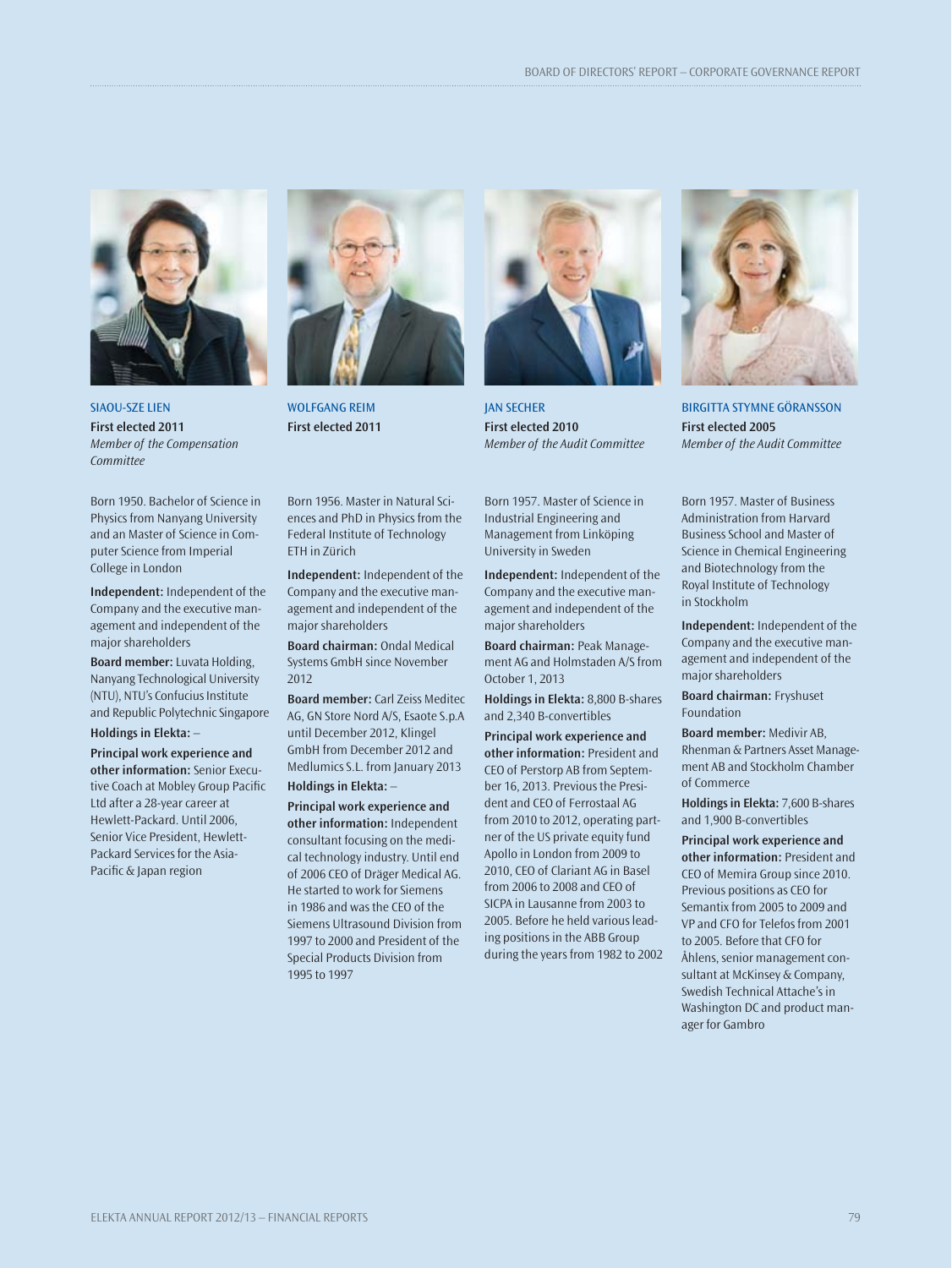### EXECUTIVE COMPENSATION COMMITTEE

Elekta's Executive Compensation Committee (ECC) is appointed by Elekta's Board of Directors. The purpose of the Committee is to provide clarity in the decision process for issues related to compensation of executive staff within Elekta as well as other remuneration plans throughout Elekta.

The objective of the Committee is to achieve maximum shareholder and customer value through ensuring fairness and internal equality of the structure, scope and level of executive compensation in Elekta while maintaining market competitiveness.

During the fiscal year, the ECC consisted of the Chairman of the Board, Akbar Seddigh, who also was Chairman of the ECC and Board members Luciano Cattani and Siaou-Sze Lien. President and CEO Tomas Puusepp is present at the Committee meetings and the Group VP Human Resources serves as secretary.

The ECC provides the Board with recommendations regarding principles for formulating the Group's remuneration system for senior executives and senior managers. The recommendations relate to the variable salary component, distribution between fixed and variable remuneration as well as the level of salary increases for top management. The ECC also proposes criteria for assessing performance of senior executives and senior managers, which are discussed and resolved on by the Board. The entire Board decides on remuneration to the President and CEO.

During the 2012/13 fiscal year, the ECC held four meetings. Minutes were taken at every meeting. Attendance at the committee meetings was 100 percent. More important matters dealt with by the ECC during the fiscal year included:

- **•** Yearly remuneration audit for the CEO and the Executive Management
- **•** Compensation benchmark for the CEO and Executive Management
- **•** Evaluation of the Group's remuneration philosophy and strategy
- **•** An evaluation of the Company's existing long-term incentive plan
- **•** Proposals for the revision of the long-term incentive plan
- **•** Evaluation of the Company's compliance with the Code regarding remuneration to senior executives
- **•** Evaluation of the Company's compliance with the principles for remuneration to senior executives

Information on Elekta's principles for remuneration of Executive Management and outstanding share plans is presented on pages 74–75 and in Note 5.

## AUDIT COMMITTEE

The Audit Committee works in accordance with guidelines and instructions for the Audit Committee, which have been adopted by the Board. The Audit Committee is responsible for ensuring that the entire Board of Directors is kept regularly informed as to the work of the Audit Committee and, where necessary, shall submit matters to the Board for approval. The main duties of the Audit Committee are to support the Board of Directors in the work of monitoring the quality of the financial reporting, risk management and auditor review and to ensure that established accounting principles are applied in a correct manner. The Audit Committee regularly meets Elekta's auditors, evaluates the audit work and approves the additional services that Elekta may procure from the external auditors.

The Audit Committee's members were Hans Barella (chairman), Birgitta Stymne Göransson and Jan Secher. President and CEO Tomas Puusepp and CFO Håkan Begrström is present at the Committee meetings. During the 2012/13 fiscal year, the Audit Committee held four meetings. Minutes were taken at every meeting.

The more important matters dealt with by the Audit Committee during the fiscal year included:

- **•** Monitoring of compliance and review of plans and measures for compliance
- **•** Risk Management and prioritization of resources to ensure proper risk management
- **•** Proposals for the establishment of an Internal audit function
- **•** Evaluation of reports from external auditors
- **•** Analysis of balance sheet and income statement, monitoring and review of performance indicators
- **•** Review of principles for revenue recognition
- **•** Review and evaluation of auditor's impartiality and independence
- **•** Adoption of internal control processes

#### AUDITORS

The AGM on September 4, 2012 elected PwC as audit firm until the 2013 AGM, with Johan Engstam, born 1966, as auditor in charge.

In addition to Elekta, Johan Engstam's auditing assignments include Husqvarna AB (publ) and Transmode AB (publ). He has no auditing assignments in companies related to Elekta's major shareholders or its President and CEO. The auditors' fees during the fiscal year are reported in Note 8.

#### Elekta's organization

|                         |               | President<br>and CEO                          |                 |                |
|-------------------------|---------------|-----------------------------------------------|-----------------|----------------|
|                         | North America | Europe, Africa, Latin<br>America, Middle East | Asia<br>Pacific | C <sub>0</sub> |
| Elekta<br>Neuroscience  |               |                                               |                 | <b>CFO</b>     |
| Elekta<br>Oncology      |               |                                               |                 |                |
| Elekta<br>Brachytherapy |               |                                               |                 |                |
| Elekta<br>Software      |               |                                               |                 |                |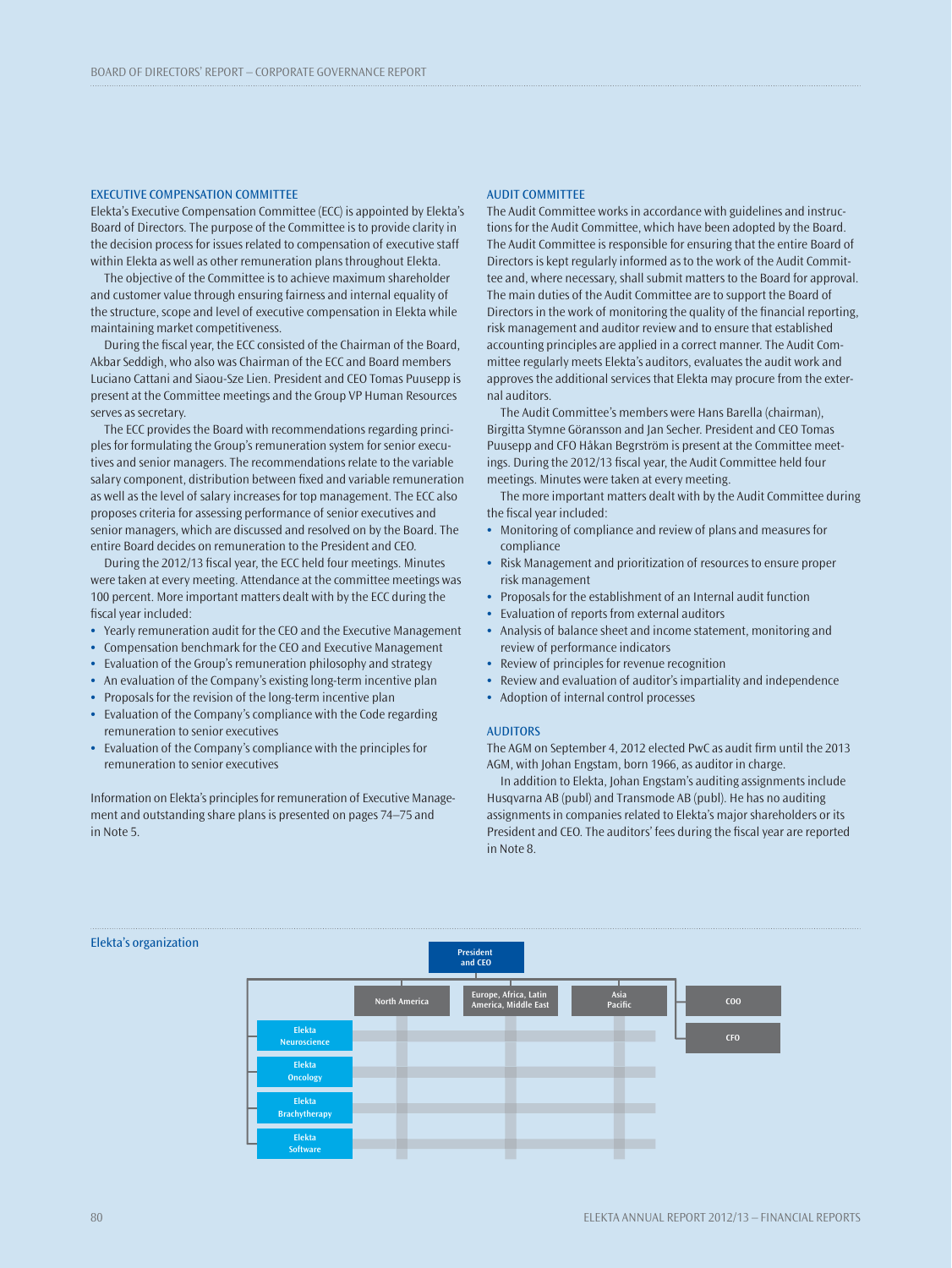# Executive Management



TOMAS PUUSEPP **Year of birth:** 1955 **Official title: CEO and President Employed since:** 1988 **Holdings:** 600,000 B-shares and 150,000 B-convertibles



JOHAN SEDIHN **Year of birth:** 1965 **Official title: COO Employed since:** 1993 **Holdings:** 79,462 B-shares and 20,203 B-convertibles



HÅKAN BERGSTRÖM **Year of birth:** 1956 **Official title: CFO Employed since:** 2001 **Holdings:** 140,052 B-shares and 35,013 B-convertibles



JAMES P HOEY **Year of birth:** 1958 **Official title: EVP Region** North America **Employed since:** 2005 (Founded IMPAC 1990) **Holdings:** 15,417 B-shares



GILBERT WAI **Year of birth:** 1953 **Official title: EVP Region** Asia Pacific **Employed since:** 1998 **Holdings:** 344,000 B-shares



TODD POWELL **Year of birth:** 1965 **Official title:** EVP Elekta Software **Employed since:** 2005 (Employed at IMPAC since 1992) **Holdings:** –



ÅSA HEDIN **Year of birth:** 1962 **Official title: EVP Elekta**  Neuroscience **Employed since:** 1994–2000 and since 2007 **Holdings:** 6,970 B-shares and 6,540 B-convertibles



IAN ALEXANDER

**Year of birth:** 1958 **Official title:** EVP Region Europe, Africa, Latin America, Middle East **Employed since:** 2008–2011 and since 2012 **Holdings:** 1,332 B-shares



BILL YAEGER **Year of birth:** 1961 **Official title:** EVP Elekta Oncology **Employed since:** 2000–2008 and since 2011 **Holdings:** 4,200 B-shares



JOHN LAPRÉ **Year of birth:** 1964 **Official title: EVP Elekta**  Brachytherapy **Employed since:** 2011 (Employed at Nucletron since 2009) **Holdings:** 2,500 B-shares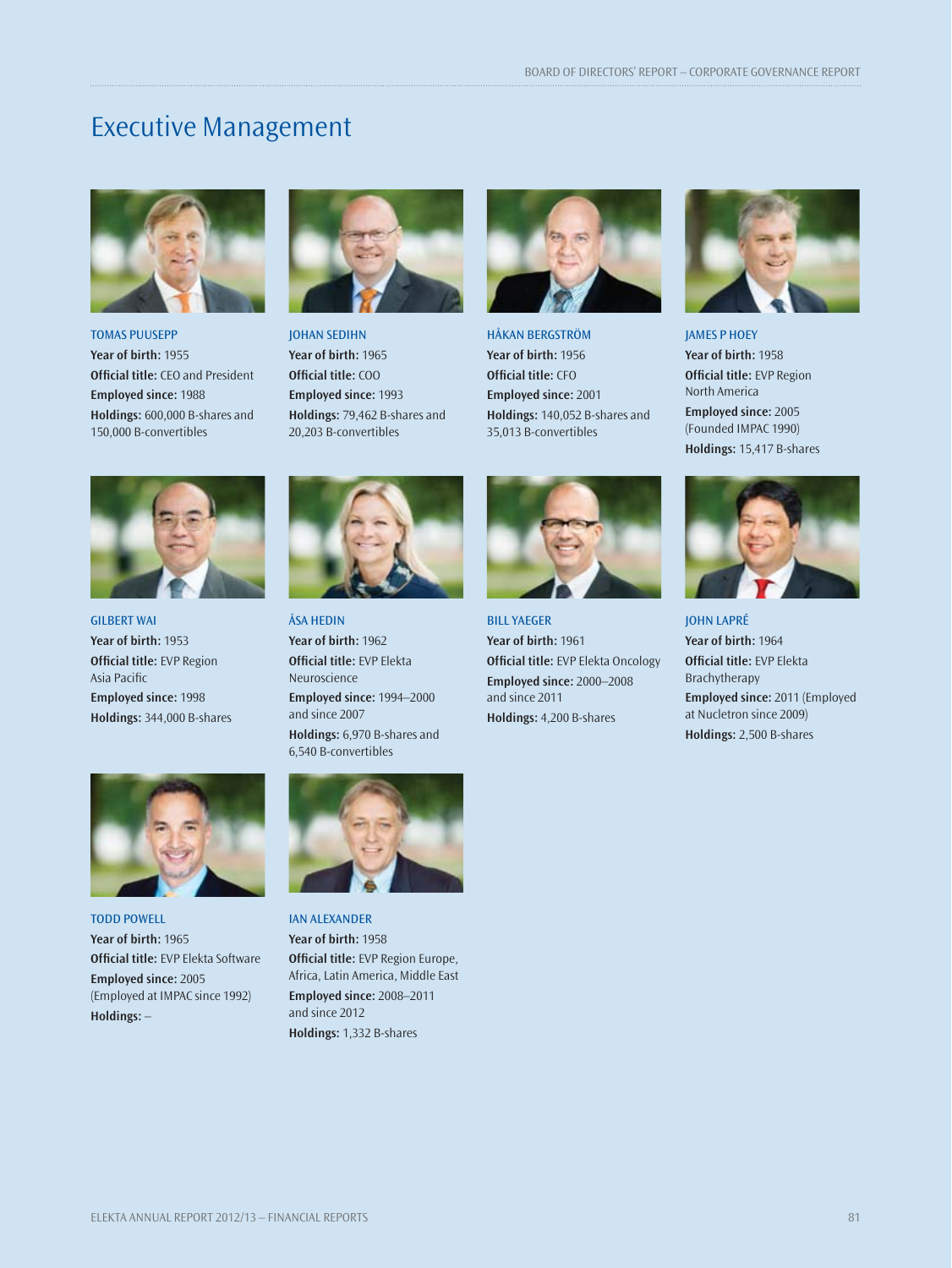### PRESIDENT AND CEO

The President and CEO is appointed by the Board of Directors and shall oversee the operational management of Elekta in accordance with the guidelines and directions stated in law, the articles of association and the internal operating instructions. Operational management includes all measures that are not – considering the scope and nature of the Company's operations – of an unusual nature, of major significance, or are explicitly defined as the responsibility of the Board of Directors.

Tomas Puusepp has served as President and CEO of Elekta since May 1, 2005. Born in 1955, he has a total of more than 30 years of management experience in international medical technology. Following studies in engineering and physics and management training at IMD in Lausanne, Switzerland, Tomas Puusepp held various positions at the Research Institute for Atomic Physics, Scanditronix and Ericsson before being employed by Elekta in 1988. Since then, he has held various management positions within Elekta, including head of Elekta's neurosurgery operations, President of Elekta's subsidiary in North America and global head of Elekta's sales, marketing and service operations. Tomas Puusepp has no significant assignments outside Elekta. He has no shareholdings or ownership interests in companies with significant business relations with Elekta. Tomas Puusepp's share and option holding in Elekta is noted in the presentation of the Executive Management on page 81.

### EXECUTIVE MANAGEMENT

Elekta's Executive Management consists of the President and CEO, the Chief Financial Officer, the Chief Operating Officer, the managers of four product areas and the three regions – a total of ten members. The President and CEO oversees the work of the Executive Management and the Executive Management makes jointly decisions. Executive Management meetings are held one or two days each month. The meetings, with Elekta's General Counsel acting as secretary, are often held in conjunction with visits to the Group's various units. Details regarding remuneration of the President and CEO and Executive Management are provided in Note 5.

## FINANCIAL REPORTING AND INFORMATION

Elekta provides the market with continuous information regarding the Company's performance and financial position in accordance with the guidelines specified in the Board's communications policy. Financial information is published regularly in the form of:

- **•** Interim reports
- **•** Elekta's annual report
- Press releases on news and events that may significantly affect the Company's valuation and future prospects. As a general rule, orders with a value exceeding USD 10 M shall be considered for disclosure through publication of a press release
- Presentations and telephone conferences for financial analysts, investors and media
- **•** Capital markets days arranged by the Company at one of its major units or in conjunction with major scientific conferences where Elekta is exhibiting
- **•** Elekta's website www.elekta.com where the above information is made available

According to policy, Elekta has a silent period prior to each quarterly report, during which the Company does not present at investor seminars or conduct meetings with investors or analysts, in person or over telephone. The length of this silent period is to be determined by the CEO. It should not be shorter than 14 days.

#### RISK MANAGEMENT AND INTERNAL CONTROL

During the year, Elekta has continued to implement a more systematic method for risk management and internal control, Elekta Risk Management and Internal Control process, see figure on this page. The method is developed from already established work procedures for identifying and handling of risks and will secure that risk management and internal control is an integral part of the strategy- and management processes. The method focuses on management of strategic risks, operating risks, legal and regulatory compliance risks and risks related to financial reporting with the aim to provide reasonable assurance that the Elekta long-term and short-term objectives are achieved. Risk Management and Internal Control over financial reporting aims to provide reasonable assurance with regard to the reliability of the external financial reporting in terms of interim reports, year-end reports and annual reports, and to ensure that the external financial reporting is prepared in accordance with laws, applicable accounting standards and other requirements on listed companies.

### Internal environment

The internal environment is the foundation for internal control. It establishes the culture in which Elekta operates and defines standards and guidelines for corporate behavior. The internal environment embraces Elekta's Mission, Vision and Values as guiding principles and is described in more detail in Elekta's Business Management System through documented policies, procedures, processes and work instructions that are communicated throughout the organization.

Elekta's Code of Conduct serves as an overall policy to ensure that all employees understand and act in accordance with corporate responsibility regarding business ethics and behavior in the areas of social, environmental and economic responsibility. Other policies procedures, processes and work instructions describe Elekta's business operations, for example the strategy- and management processes, the main business processes; Time to Market, Time to Customer and Installed Base Management, as

### The Risk Management and Internal Control process



The Elekta Risk Management and Internal Control process is developed from the principles and definition of Enterprise Risk Management established by COSO, The Committee of Sponsoring Organizations of the Treadway Commission.